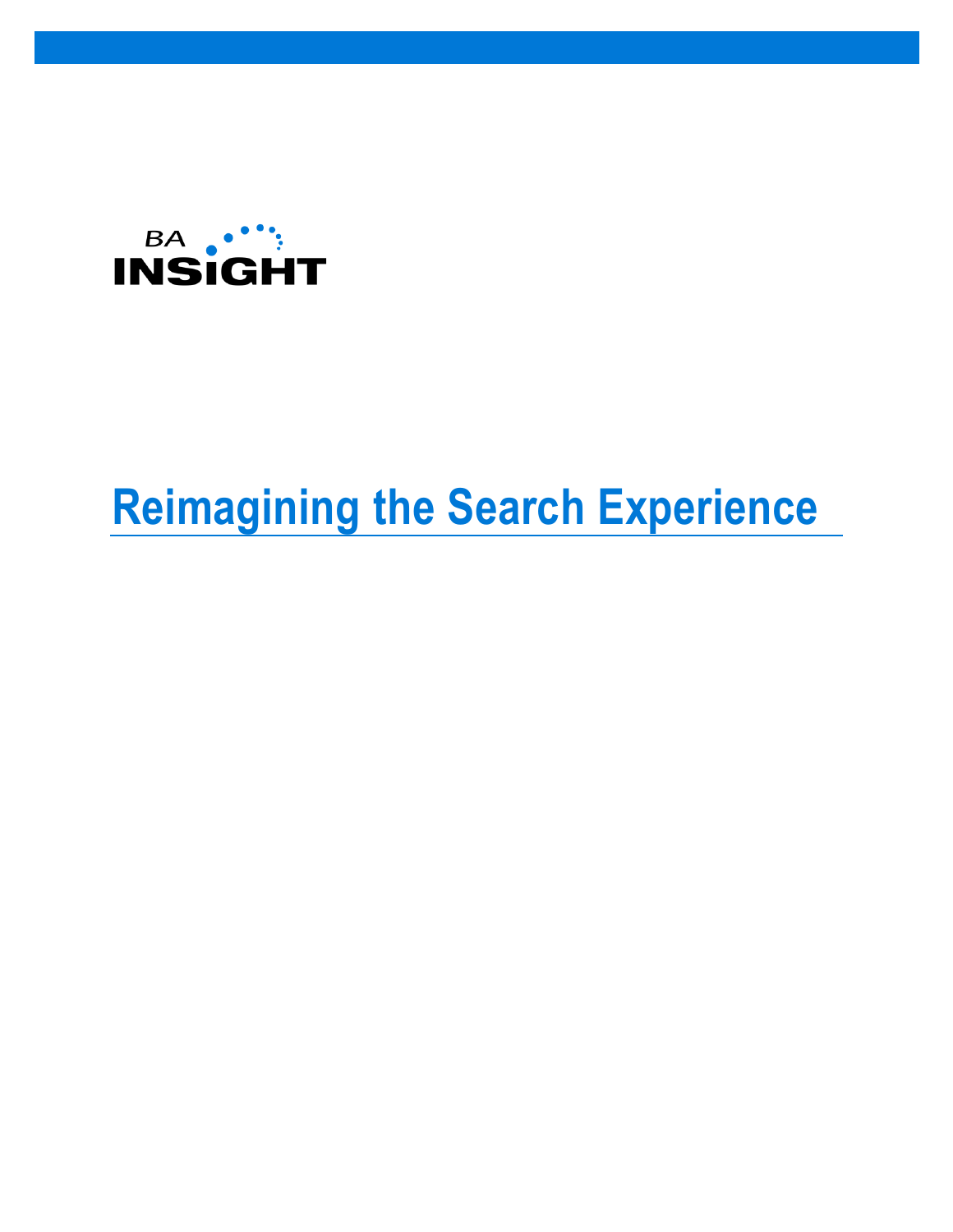### **Executive Summary**

Search is foundational to a wide variety of experiences. The ability to instantly find relevant information and gain insights in large amounts of data from a variety of sources is key to organizational productivity. The data that organizations accumulate contain key insights that make employees more productive and effective. A holistic search approach is the key that unlocks insight from data.

The reasons we search remain constant: we are looking for insight, information, people, and answers. Today, what we search for has grown to include a rapidly increasing amount of structured and unstructured data from a multitude of internal and external sources including databases, websites, communities, applications, and file shares.

Google has taught us how useful and powerful search can be and has also set high expectations for simplicity and ease of use, which is why the phrase "Google it" is now a part of our everyday language.

Each day knowledge workers around the world waste an enormous amount of time searching for information across corporate intranets and other enterprise infrastructure looking for information needed to perform their jobs productively. The same workers who can pull out a smartphone and immediately locate a nearby restaurant, or compare hotel prices around the globe, find that this type of internet search simply is not available on their corporate intranet or within the business systems they use, nor does it allow them to include external sources in their search results. Instead, they are required to go to multiple separate locations to search and then consolidate the results.

Various analysts and consultants have put price tags on the lost productivity of inadequate search:

- McKinsey estimates the average employee loses about 1.8 hours a day—nearly 20% of the workweek—searching and gathering information.
- IDC places the figure at 2.5 hours a day—nearly 30% of their work week—searching for data that should be at their fingertips.

You can run your own multipliers for number of employees and hourly costs, but the losses from inefficient searching is staggering – and a hidden pain point.

If we think about employees as customers and apply the same ideas and techniques used for customer engagement to employees, then we can have a meaningful and positive impact on them. Engaged employees:

- Are passionate about their jobs.
- Are committed to the organization.
- Put discretionary effort into what they do every day.

Effective search can act as a facilitator so that "you only look one place" (YOLOP) to find the information you need to do your job. YOLOP can address many of the productivity issues employees are facing. It makes search significantly easier and faster.

This paper discusses a few topics that BA Insight technology makes possible.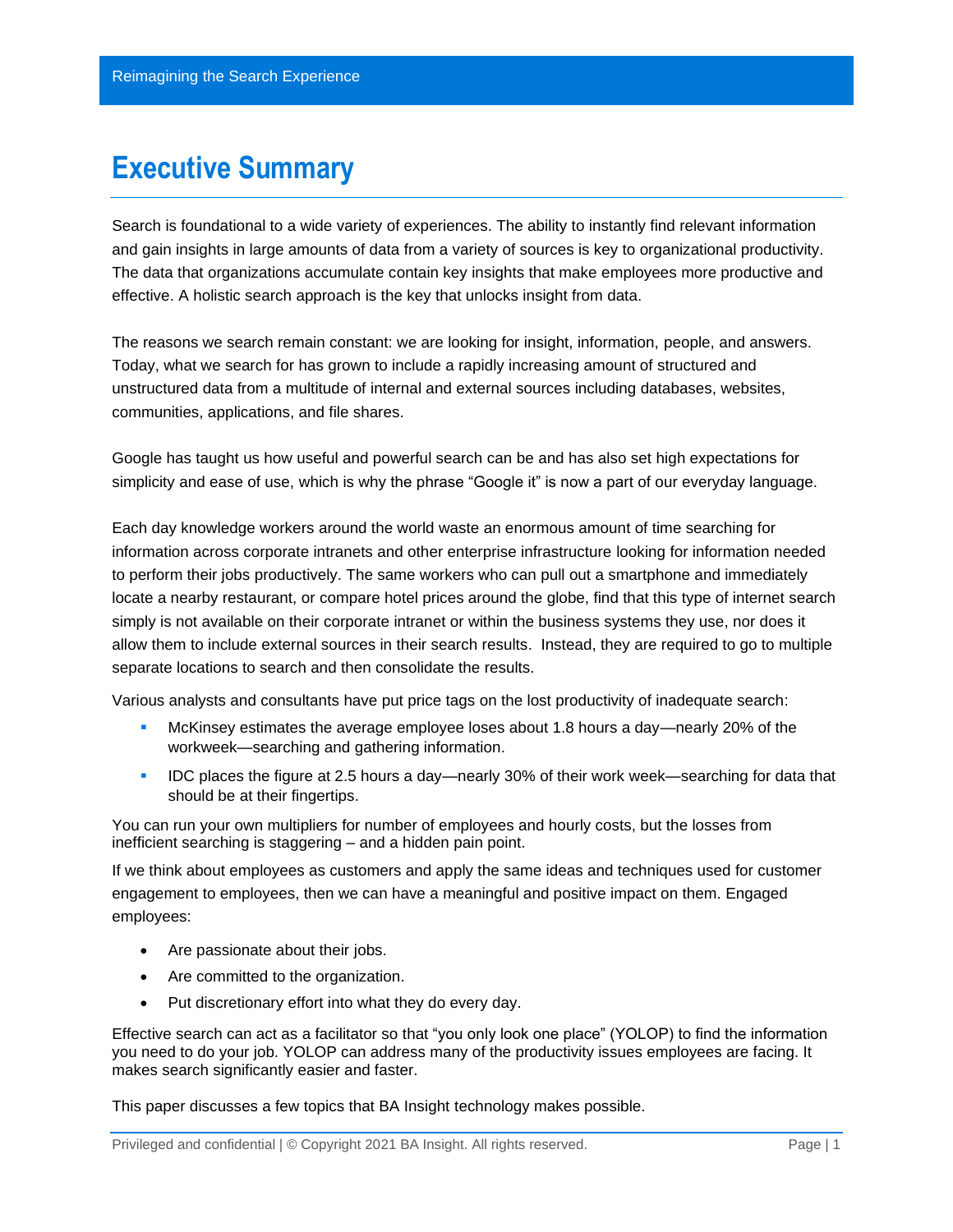### **Work Hubs**

Team members in a sales organization will use vertical applications such as Salesforce to manage and access information about customers and companies and people. They will also often use a document management system which contains other content that is required for them to do their jobs and collaborate with others such as SharePoint Online and Teams, and they may use Outlook for email.

So, in this example, their daily lives require them to go to four or more places, perform four different searches in four different search locations, all with their own features and capabilities, to help them find needed information.

Deploying a search solution to act as a work hub to help employees find the information needed to do their jobs faster and better is critical to a productive and engaged organization. Historically, we think about this work hub as a centralized place to go to. It is kind of a destination, and again, in the past, most often their destinations have consisted of an enterprise search solution built on SharePoint onpremises, or in the last few years, SharePoint Online. But why continue doing it that way? Why not make enterprise search a work hub that is located directly within each application? Why not give them the ability to access information from all resources, internal and external, from the enterprise systems where they work? Why wouldn't we want to have the "most used" business systems provide the "user improved" search results from the applications they are in while also providing access to other information that resides in other places?

BA Insight customers are modernizing the search experience by bringing::

- 1. Natural language query/search to each application.
- 2. Search as you type, recent searches, and recommendations based on previous searches.
- 3. Search analytics so we know what users searched for and what the results were. Information that can help administrators improve results.
- 4. Autoclassification to tag information independent of where it resides, making it findable.
- 5. Ability to preview documents and with a single search, find the document(s) and the pages within the document(s) that contain what users are looking for, independent of where they and the information resides.

We hear from customers that Salesforce users complain about Salesforce search being bad. The same goes for Teams users, Outlook users, and ServiceNow users. How long do you think it will be before investments will be made to improve the search experience within all of these applications so that they will more closely resemble internet search? Forever!!!

Let us reimagine search and make it available in as many places as we can, searching as many locations as we can. After all, we are in the third decade of the 21st century and should move on from the centralized ideas about enterprise search and start thinking about work hubs everywhere.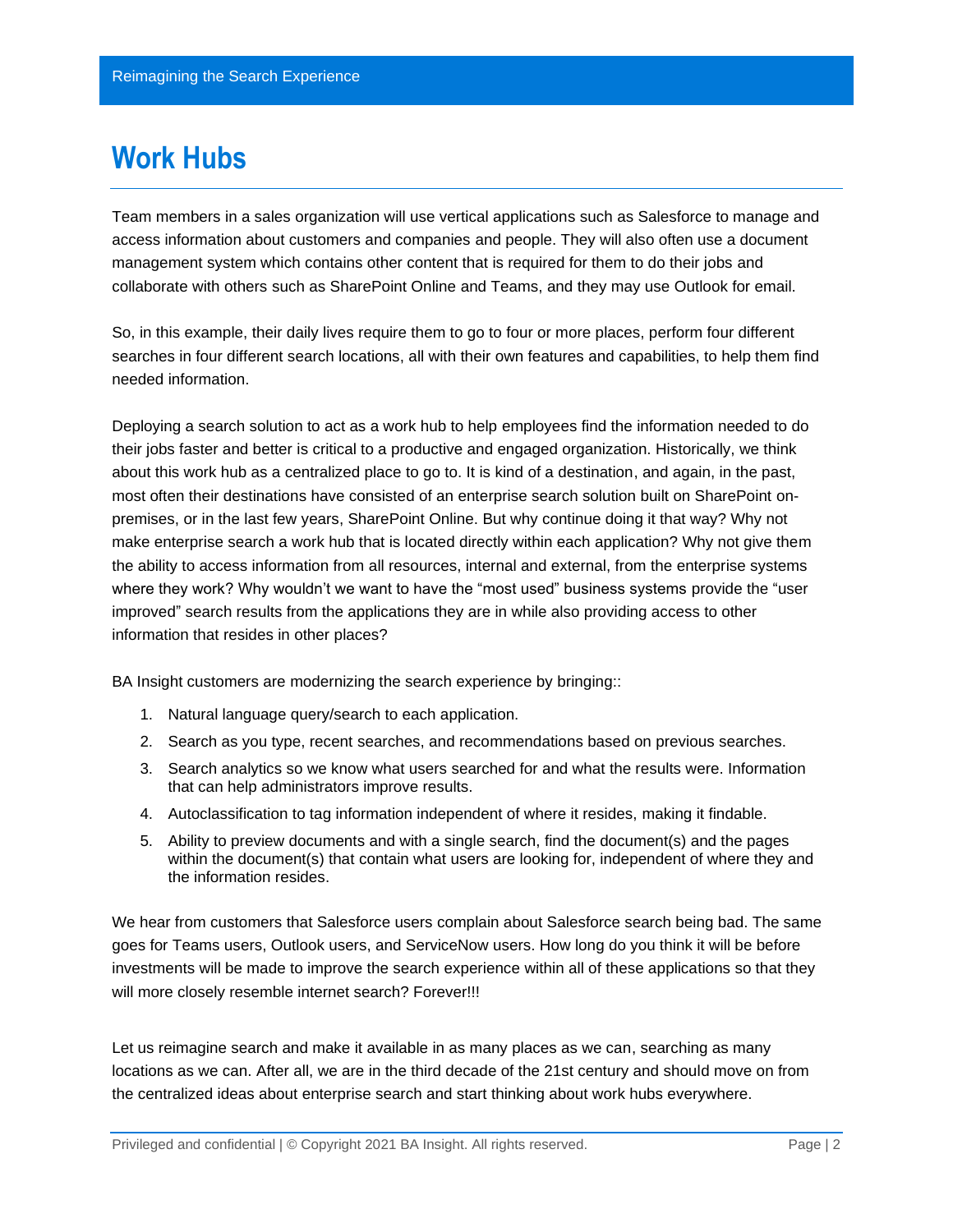## **The Power of AI-Assisted Enterprise Search**

AI is everywhere. In fact, it is the new hotspot for venture capitalists. At BA Insight, we have and are making continued investments in applying AI to internal search problems- whether it is helping to bring things like natural language query to Salesforce and SharePoint or using it to extract insights from documents stored in business systems. So, instead of investing in developing AI technologies, we take advantage of billions of dollars invested by behemoths like Microsoft and Amazon, or the innovation provided by open-source community, by integrating with them and applying AI to search.

Below are some examples of how we apply the AI integrations:

#### • **Natural Language**

For years, the Web has been proving the ability to search using natural language and asking questions instead of keyword search. Now you can provide the same with capability to employees. In fact, through our Work Hub strategy we can bring Natural Language search to many systems including Salesforce, SharePoint Online, ServiceNow, Microsoft Dynamics, Microsoft Word, and even intranet platforms like Akumina and LiveTiles. One web-like interface speaks your language and is available in many places.

The beauty of the approach is that the system is trainable and can be taught your organization's language, accurately responding to it.

#### • **Natural Language Processing**

Natural Language processing is excellent in helping categorize information automatically, suggesting meta tags for documents, and inferring relationships.

#### • **Image and Video Identification**

Ability to find the video that has the information you need, get you to the place in the video, or find the document because the image in the document is the answer to your question.

#### • **Making Things Relevant Through Recommendations and Suggestions**

On the web, when you start typing, it starts acting. Rather than waiting for the user to express an intent, it proactively predicts intent. A user receives recommendations based on a variety of data that has been captured. Analytics/Machine Learning-based recommendations and suggestions are a welcomed capability for internal search implementations.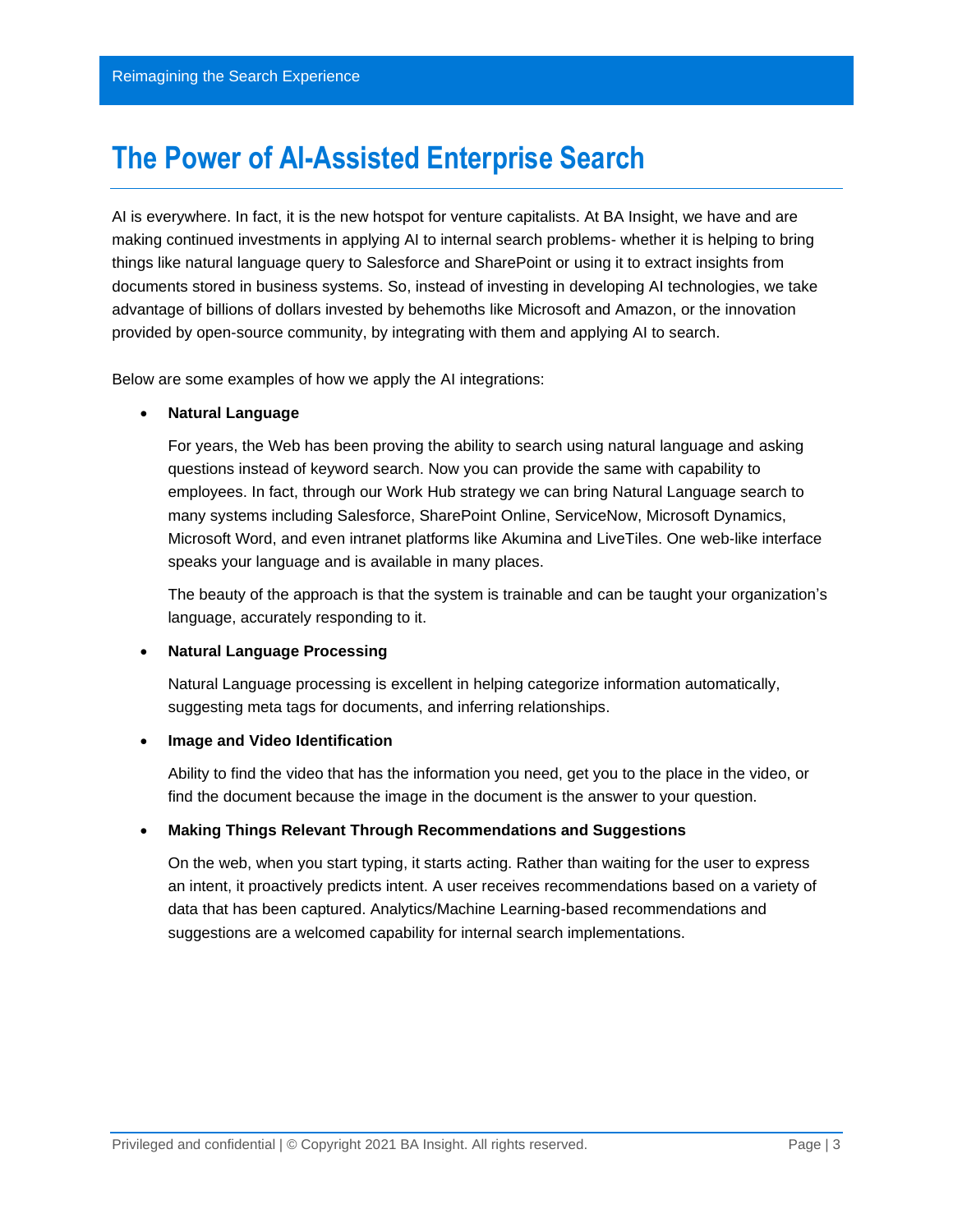## **Actionable Search**

#### **Enterprise Search has come a long way, but it needs to become actionable.**

With the help of many visionary organizations, BA Insight has spent years and invested millions of dollars in R&D to make enterprise search much more like web search. We now have over 80 connectors, make search available anywhere, anytime on any device, and we have tools that improve relevancy and personalization to help users quickly find information the information they need. Customers refer to our search solutions as "Google-Like".

However, once users find the information they still have to go to the source system to make even the simplest changes. This could be something like uploading a file to any document management system, changing the attributes of a file, submitting a request for time off, changing the status of a support case, and many other actions. This is not the case with web-based search. Consider this scenario**:**

**You decide you want to buy a new television, so you start doing some research on the web. You could do this from any device – phone, tablet, or computer. Using Google, you type in the keyword "tv" and receive results from many sources. This includes Amazon, Sony, LG, Samsung, Vizio, Best Buy, and more. The results on the first page show the most relevant and accurate results. When clicking on one of the relevant links, you then go to a site with more details, in which you can refine your criteria. You could refine by price, brand, size, reviews, etc.** 

This process helps you quickly find the information you are seeking, after which you will be able to immediately "purchase" it. The action of purchasing it is an extension of the search experience as opposed to a separate action by itself.

We advocate that enterprise search needs follow the lead of web and extend search to become actionable and taking advantage of Hyperautomation platforms make that possible. Low code no code approach to integration and automation is now a big part of our investment in the future.